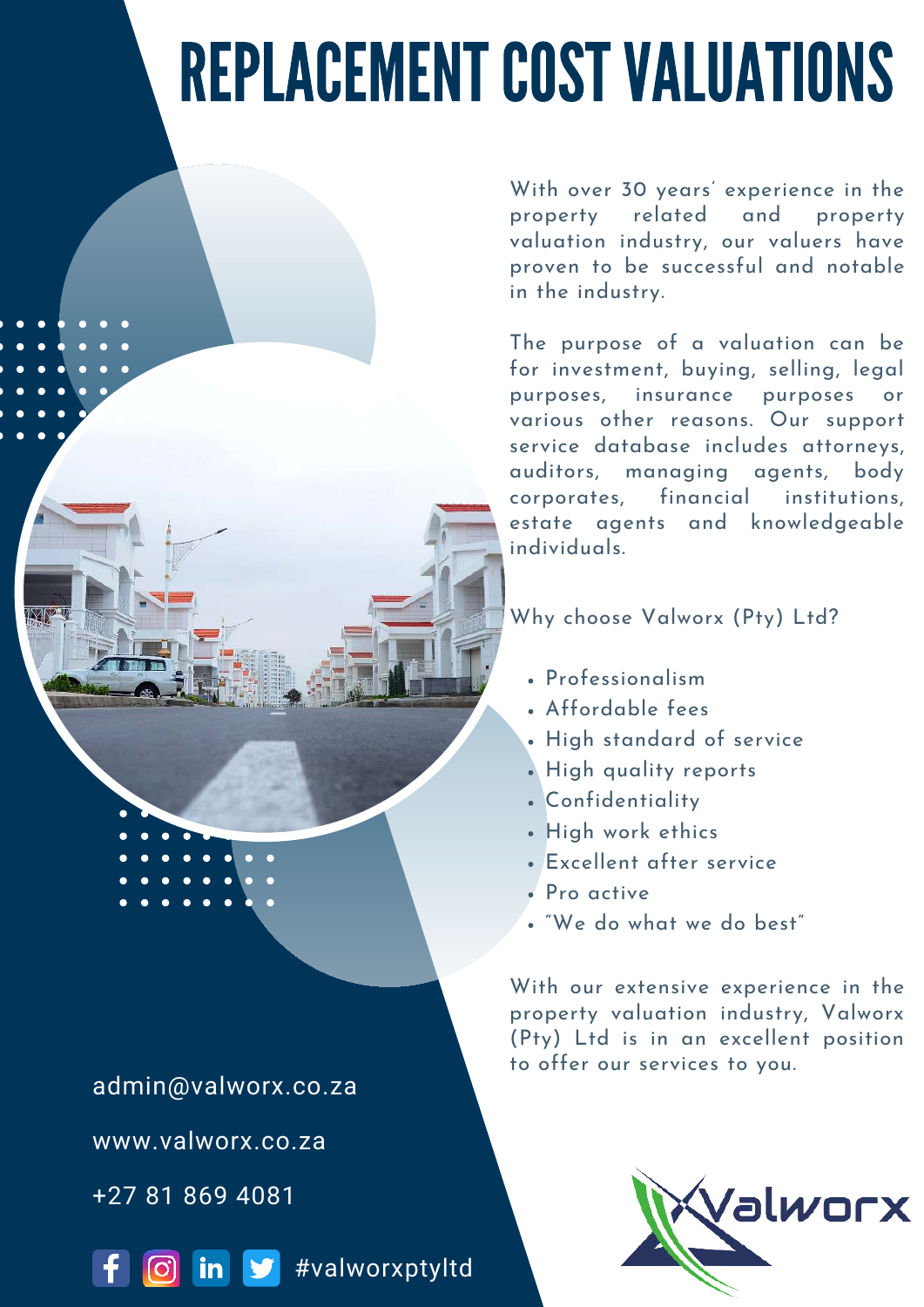# SECTIONAL TITLE SCHEME VALUATIONS

A body corporate must obtain a replacement valuation of all buildings and improvements that it must insure at least every three years and present such replacement valuation to the annual general meeting. (Sectional Titles Scheme Management Act 8 of 2011 – "the STSMA").

> We offer tailor-made valuation reports designed by valuers, knowing the industry and understanding our client's needs and are user-friendly.

The report include the following:

- minimum 18 pager report
- Detailed description of scheme & common property
- Detailed description of buildings & improvements
- Replacement calculations
- Description of maintenance issues
- Replacement values of individual units as per PQ schedule
- Photos of the scheme

Our Replacement Cost Valuations include:

- Property physically inspected by an experienced registered valuer
- High quality service and after service to our clients
- Adhering to strict turnaround times



admin@valworx.co.za www.valworx.co.za

+27 81 869 4081



**6** in  $\bullet$  #valworxptyltd